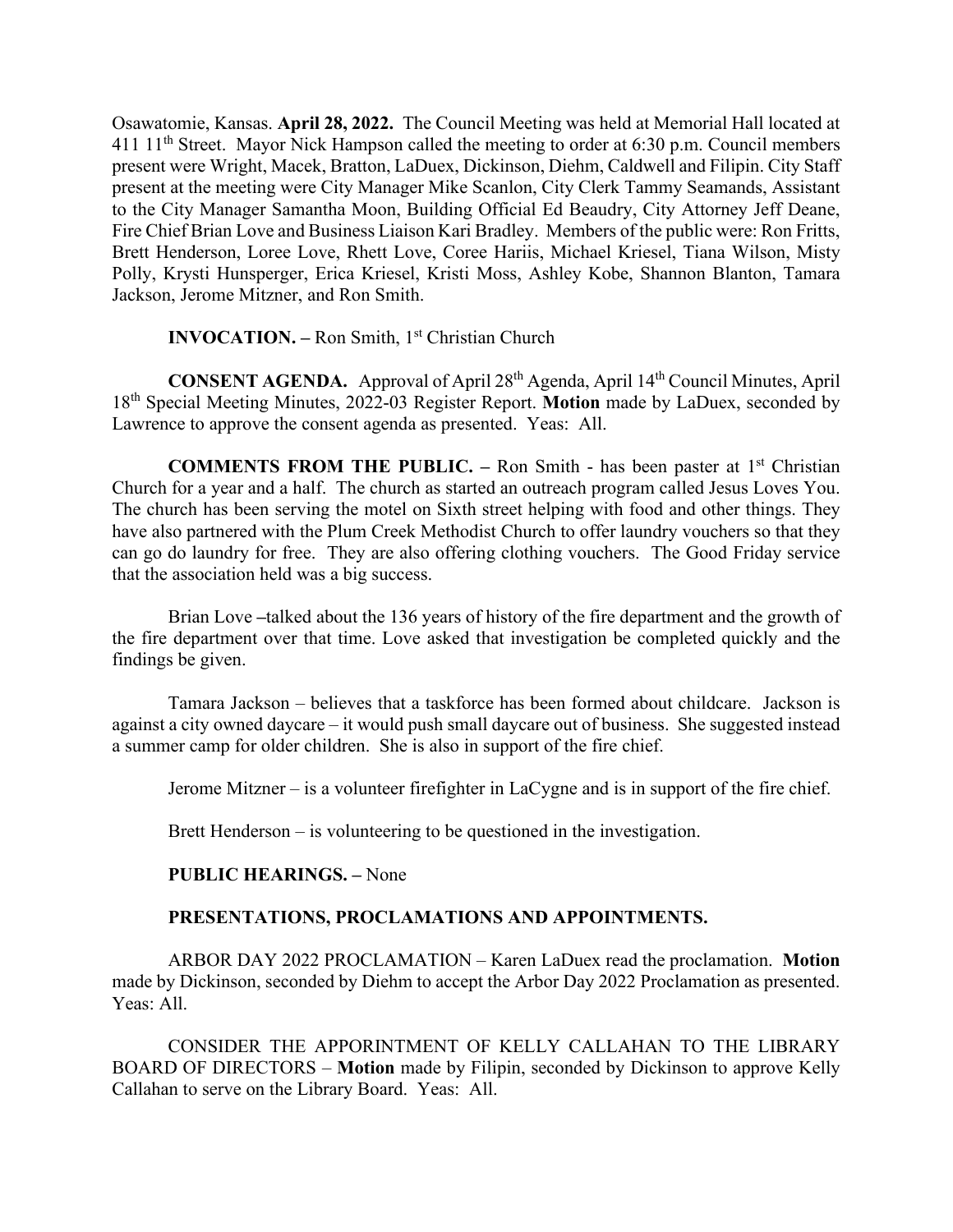### **UNFINISHED BUSINESS. -**None.

### **NEW BUSINESS.**

RESOLUTION 994 –AMENDNG FARMLAND LEASE BID – Jerod Ryckert (Rycket Farms) discovered that the lease amount was incorrect as listed on Resolution 986 and the lease contract. **Motion** made by LaDuex, seconded by Bratton to approve Resolution 994 – Amending Resolution 986 to include the corrected amount for the farmland lease agreement as presented. Yeas: All.

RESOLUTION 995 – SALE OF CITY PROPERTY–Building Official Ed Beaudry reminded council that in November 2021 Resolution 938 was passed authorizing the sale of 121 East Walnut Avenue to SSGK. The property abutting this address (located at the northeast corner of Matney Drive and Lori Lane) is an unbuildable lot. SSGK would like to purchase this lot and join it to their lot, and utilize it for stormwater drainage and a retention pond. **Motion** made by Macek, seconded by Bratton to approve Resolution 995 – Deeding city owned real property located at the intersection of 1st Street and Lori Lane to SSGK/Wrightway Homes as presented. Yeas: All. Wright abstained due to conflict of interest.

RESOLUTION 996 – AMENDING CITY OF OSAWATOMIE FEE TABLE–The biggest item of note is the meter charge for the water utility. The \$16.64 increase was initially proposed back in December of 2021 as part of the recommendation of the water study committee. Additionally, we have commissioned the design of a new water treatment plant and distribution system enhancements. We are currently applying for USDA long term financing to pay for the improvements. In the meantime, we have existing work on the water distribution system that is being driven by the street projects and we have a meter at the bulk water dispenser that needs replaced. Council should be aware that this will be the first of 3 fee resolutions. The city's electric and sewer utilities are also undergoing rate studies and if those studies come back recommending modifications to those utility fees, we will be bringing back subsequent resolutions to incorporate those recommendations into the fees table. **Motion** made by Dickinson seconded by Macek to approve Resolution 996 – Revising the annual fee Resolution 868 to take effect on May 2, 2022 and included on the utility bill that is mailed out at the end of May as presented. Yeas: All.

RESOLUTION 997 – AUTHORIZING PURCHASE OF NEW HIGH SERVICE PUMP #3.- High service pump #1 is one year old and high service pump #2 is operating at about half of its capacity and high service pump #3 is nonexistent. Redundancy is a necessity in water treatment and having one pump that is worn out does not satisfy that need. Andrew Burkhart has taken quotes from multiple suppliers for bids to not only rebuild high service pump #2, but also replace high service pump  $#3$ . It is staff's recommendation to replace high service pump  $#3$ because rebuilding pump #2 is only slightly less expensive than replacing #3 and the new #3 will be incorporated into the new water treatment plant, thus reducing the need to purchase another new pump in 2 years. High service pump #1 will also be moved to the new water treatment plant, as will the new backwash pump that is currently on order and scheduled for delivery in mid-June. **Motion** made by Filipin, seconded by Bratton to approve Resolution 997 –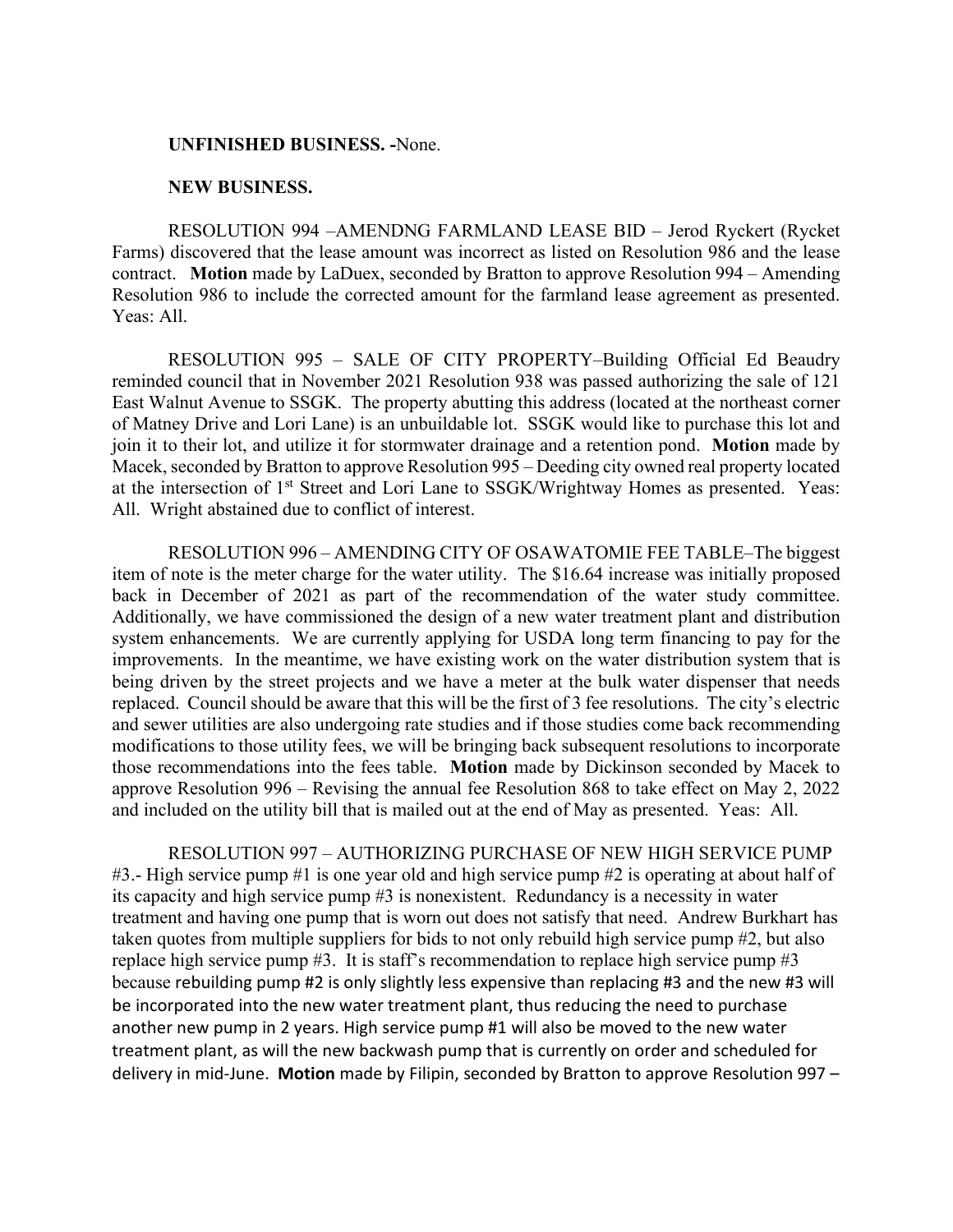Authorizing the purchase of a new high service pump for the water treatment plant from ACEs Pumping in the amount of \$20,575 as presented. Yeas: All.

RESOLUTION 998 – AUTHORIZING USE OF ARPA FUNDS - Since the inception of the ARPA relief funds for local governments there has been an ongoing debate on uses of funds. The easiest way is to allow for the funds to reimburse losses in revenues. The interim rules presented by the Treasury Department were so complex and cumbersome that cities/counties throughout the US began complaining. As the complaints rose the rule changes and under the final rules Non-Entitlement Units of government like us could take the *\$10,000,000 Revenue Loss Standard Deduction* and that would be all the reporting required.

Resolution 998 takes advantage of that rule and we will be reporting the \$636,777.60 that we received as Revenue Loss Standard Deduction. This approach was endorsed by our Auditors when they completed their auditing visit in late March. **Motion** made by Macek, seconded by Wright to approve Resolution 998 – Authorizing use of ARPA funds as presented. Yeas: All.

RESOLUTION 999 – ESTABLISHING PUBLIC MEETING DATE FOR 2018 BUILDING CODE ADOPTION - City Council voted and approved the hiring of Mike Davis to facilitate the review and update of the 2018 International Building Codes. City Staff intend to hold a meeting and hear testimony from all interested parties desiring to be heard as required by state law.

This Resolution sets a date for a public meeting regarding its intention to adopt the 2018 International Building Codes for May 18<sup>th</sup>, 2022 at 6:30 p.m. to be held at Memorial Hall, 411 11th St, Osawatomie Ks. and directs that notice of the public meeting be given as required by state law. **Motion** made by LaDuex, seconded by Dickinson to approve Resolution 999 – Regarding a public meeting to discuss the 2018 International Building Codes adoption as presented. Yeas: All.

RESOLUTION 1000 – SALE OF CITY PROPERTY - Resolution 1000, authorizes city staff to enter into an agreement for the sale of Lots 26 and 27 of the Hickory Valley Sub Division for the purpose of building a single-family residence. The requirements for the property being sold are as follows: 1.) A single-family or multi-family residence shall be built to the 2006 International Residential Code standards within 12 months (with an additional three [3] month administrative extension possible) of conveyance of the property to Buyer or the land will revert back to the City of Osawatomie. 2.) Prior to conveyance of the described property, Buyer shall demonstrate to the reasonable satisfaction of the City Manager or his/her designees, that he/she has adequate financial means in place or committed to ensure that the construction of the residence on the property can be commenced and completed according to the time line established by this resolution. 3.) All utilities shall be installed (electric, water, wastewater, and gas as applicable). 4.) Should Buyer fail to comply with the terms of the agreement, Buyer agrees to give the Seller a Quit Claim Deed reverting the property back to the Seller, Buyer releases any further claim or interest in property including any partial construction. 5.) No refund of monies will be given if the Buyer fails to comply with any terms of the agreement.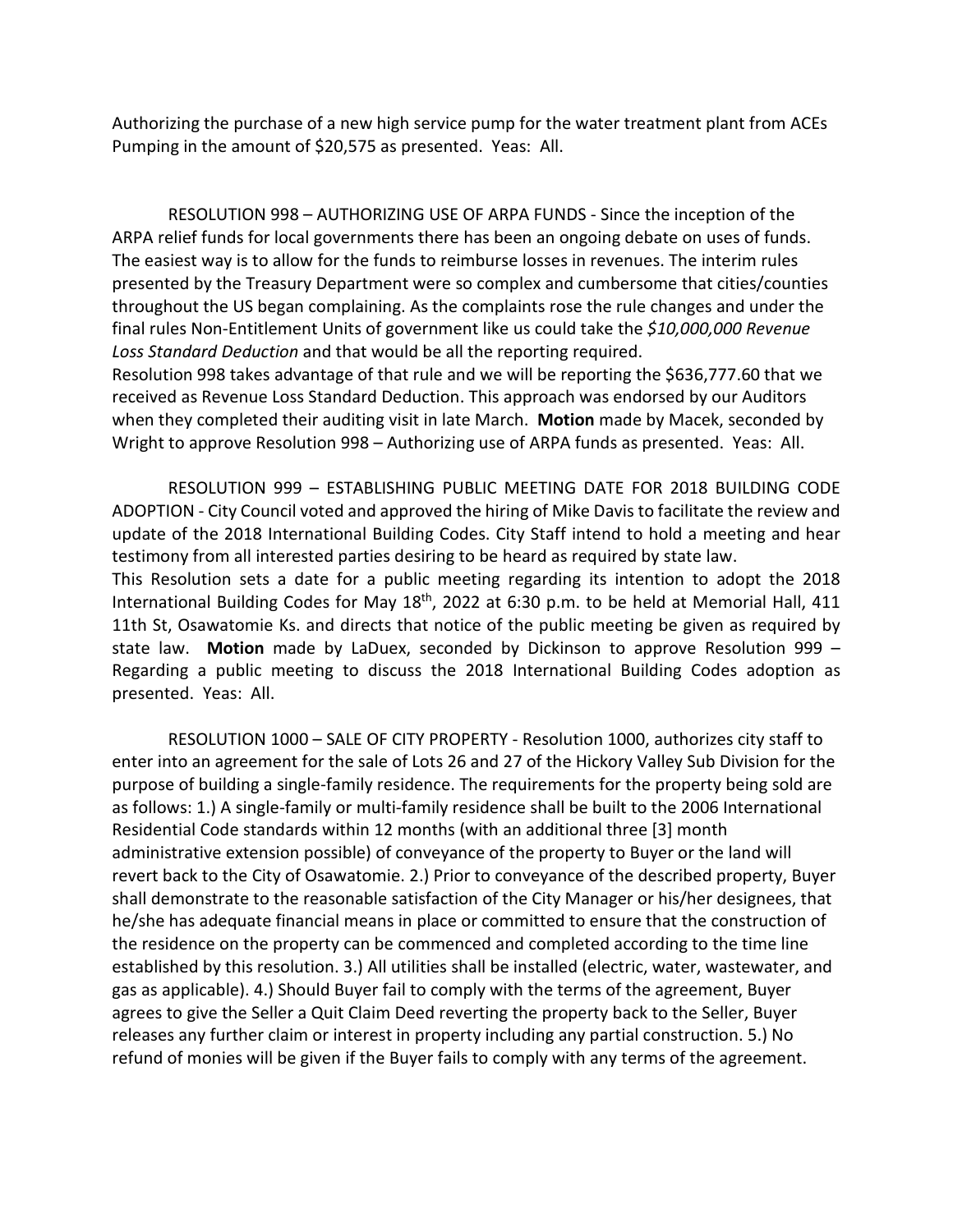**Motion** made by Caldwell, seconded by Bratton to approve Resolution 1000 – Agreeing to the sale of city owned property located at Lot 26, and Lot 27 of Hickory Valley, subject to certain contingencies to Cooper Family Trust in the amount of \$20,000 as presented. Yeas: All.

**EXECUTIVE SESSION – Motion** made by Dickinson, seconded by Diehm that the City Council recess into closed, executive meeting, for the purpose of preliminary discussion of the acquisition of real property pursuant to the exception in K.S.A. 75-4319(b)(6). The closed meeting will last 20 minutes and will resume here in Memorial Hall at 7:55 p.m. Also attending will be City Manager Mike Scanlon and City Attorney Jeff Deane. Yeas: All.

The council meeting resumed to open session at 7:55 p.m. with no action taken.

# **COUNCIL REPORTS**

Kirk Wright **~** Appreciates staff taking the time for the tour of the wastewater and water plant.

Dan Macek  $\sim$  Andrew showed a lot of enthusiasm at the water plant. Ticket sales for Lights on the Lakes has grossed \$6,000 in sales.

Kenny Diehm  $\sim$  Inquired about council scholarships.

Lawrence Dickinson  $\sim$  asked if there was work done on Memorial Hall with the wind. He noticed that some of the guttering had been removed.

Karen LaDuex  $\sim$  tickets are available for the annual Library Board Fundraiser. The tickets are for the Alumni Breakfast. They will be serving biscuits and gravy and the cost is \$10. Yesterday Mike and Jeff Dorsett made presentations at the Sunflower Health Foundation. They came back with some goof information and there is more money available from the foundation.

Tammy Filipin  $\sim$  appreciates staff taking the time for the tour of the wastewater and water plant. Andrew was great.

Cathy Caldwell  $\sim$  It was interesting to listen to Andrew. The cemetery was mowed and it looks good. Caldwell was impressed by how it was mowed and asked who provides the waste receptacles at the cemetery. The tourism committee will meet next week.

**MAYOR'S REPORT –** Great job Trevor Ballou, David Ellis, Sam Moon, Kari Bradley, Bill Roseberry, Terry Upshaw, Brian Mersman, Jason Rone and Bret Glendening for helping Midwest Endurance with their race. It had great coverage in the paper and a very cool first big event for our trailhead.

Great job by the public works crew digging up and repouring the concrete pads on  $5<sup>th</sup>$  Street south side of Main – Thank you Bill and the Public Works crew.